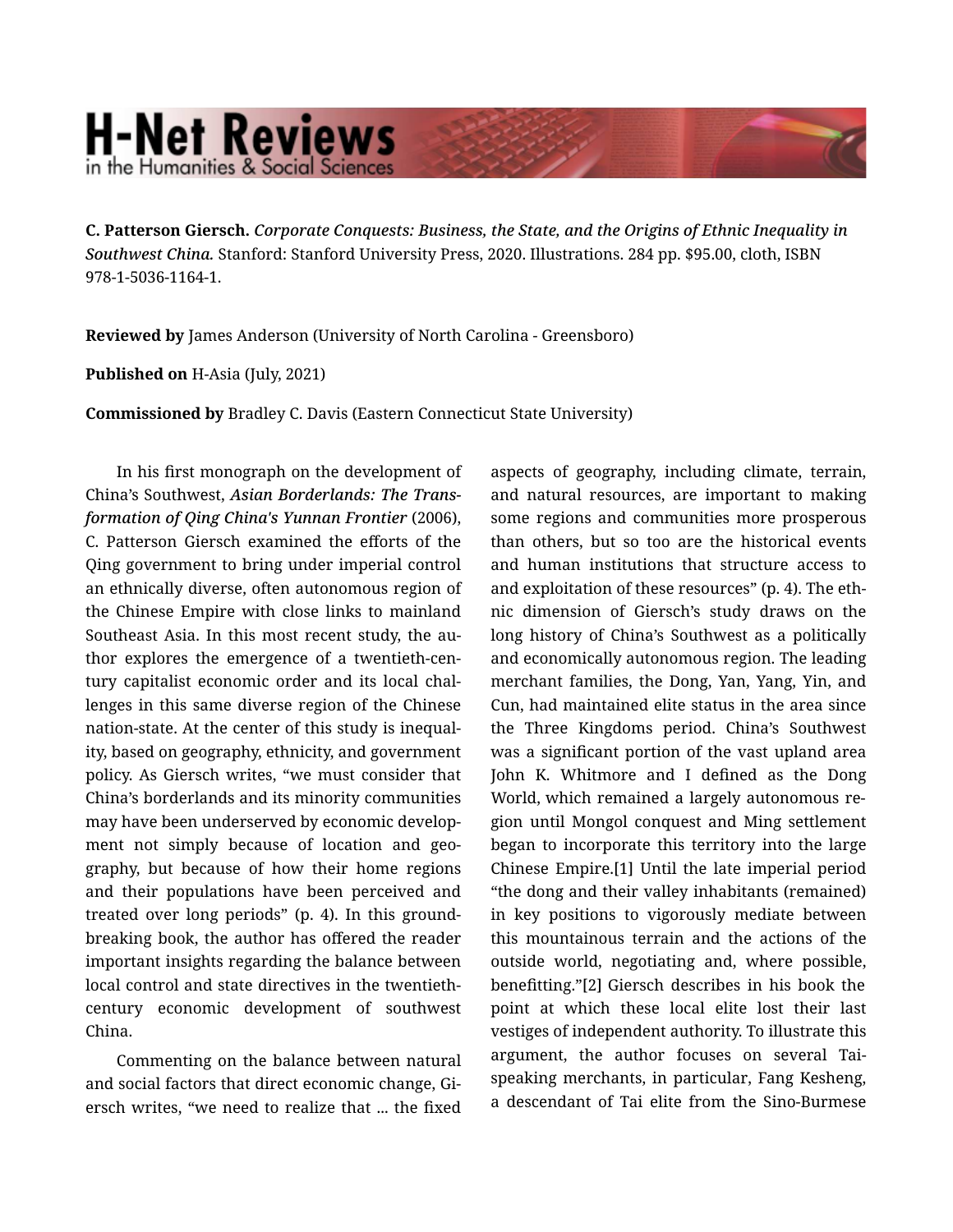border region. Having served as a delegate in 1947 to the first People's Participatory Conference, Fang returned to Yunnan to assist with the economic transformation of his home region and to quell any attempts by local elite to resist the moderniz‐ ing effort of corporate interests Fang concluded would bring an invigorating energy to local com‐ munities. Giersch demonstrates how Fang and other reform-minded elite were instead sidelined as the new Communist state privileged Han-led business interests and treated local peoples as obstacles to be removed in the effort to create a more modern Yunnan.

Giersch personalizes the narrative through the lives of impactful figures, including the Yun‐ nanese merchant Cun Haiting (1855-1925), a wealthy financier of educational and corporate re‐ forms in Yunnan and a supporter of the 1911 Re‐ volution; the Khampa farmer and medicinal herbs merchant Peldengyel, a victim of late Qing state intervention into the local trade of the Kham re‐ gion; and the native son and technocrat Miao Yun‐ tai (1894-1988), an advocate for state control of mining in Yunnan as a buffer against Franco-Brit‐ ish imperialist intrusion in the industry in South‐ west China. Giersch's study differentiates between groups within Yunnan's larger community of mer‐ chants, who would benefit early on from the trade networks that connected with the Chinese *neidi* heartland to the East and the Chinese jade mer‐ chant community that established itself in China's southwestern neighbor Burma under British colo‐ nial rule. Tai merchants attempted to reap the be‐ nefits of expanded infrastructure and new educa‐ tional institutions, while protecting their spheres of local authority, even after the Republican era government with Han merchant support began to retract local privileges given Tai elite in an early period. Giersch contrasts the experience of Tai merchants with the "disempowered development" that Kham merchants of the Northwest were sub‐ ject to after the Qing establishment of the SichuanYunnan Frontier Affairs Commission in 1905, un‐ der the rapacious Qing official Zhao Erfeng (p. 97).

Giersch is interested in the late Qing period of transformation of merchant culture in Yunnan when there was a Weberian rationalization of commercial activity and leading families found high social status as leading traders, while foster‐ ing educational institutions to promote their com‐ munity's values. The author argues that Yunnan merchants in this period developed a "business culture" that contained pragmatic training in business matters with the moral education retained in a traditional neo-Confucian learning (p. 56). Na‐ tion-wide intellectual trends that had a local im‐ pact included elements of "evolutionary thinking, industrialization, and progress toward modern nationhood," which for reform-minded merchants on the borderlands included a drive to establish sovereignty defined by international legal stand‐ ards and outright control of borderlands com‐ munities (p. 133). Giersch raises throughout the book the fascinating point that indigenous elite had already reached beyond the Qing government representatives and Han merchants launched ef‐ forts to "modernize" the borderlands region, not‐ ing that one Tai *saopha* (hereditary chief) had early on sponsored local youth to study commerce in Japan (p. 142). This forward thinking, however, would not permit these indigenous elite to remain on the vanguard of economic and social change without subordinating themselves to Han-led in‐ stitutions of reform.

As for the organization of the text, Giersch writes that structuring "the entire book is its positioning at the intersections of business, state build‐ ing, and the borderlands" (p. 9). Biographical sketches of these figures are used to demonstrate how their lives were intertwined with others who either cooperated with or fought against these ef‐ forts to let commercial interests guide state policy through 1949, at which point state interest shaped commercial activities. At times it seems as though the study is a set of separate case studies stitched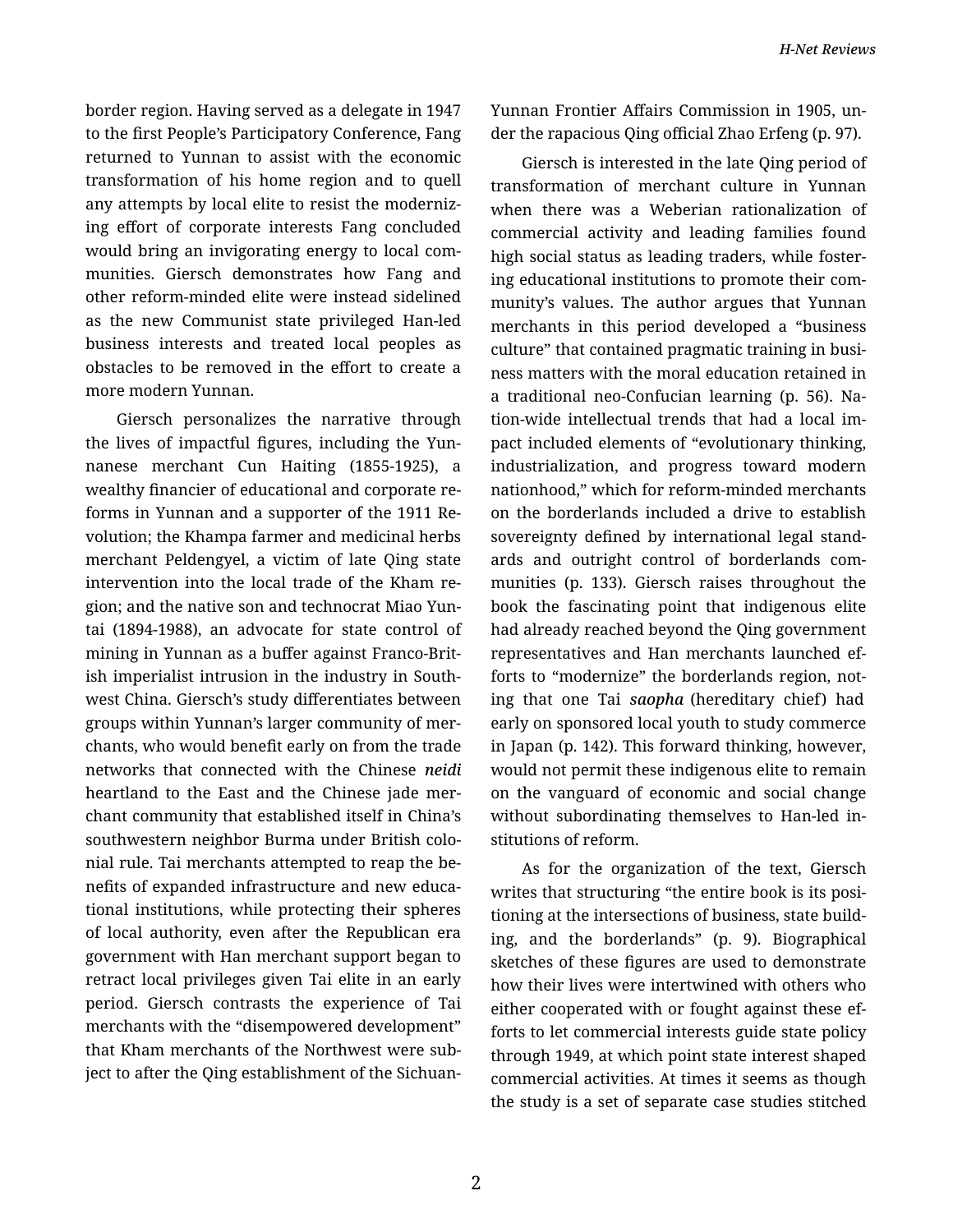together with these historical figures. The through line is not always clear, as the reader moves for‐ ward through time in one geographical region and then bounces back in time to follow the life of an‐ other figure. The main themes of the book remain clear, but the connection between events across regions and the context for changes is sometimes difficult to discern. Another area of vagueness is the cultural and societal context notes that the au‐ thor includes in some sections of the text. These notes could perhaps have been consolidated in a single introductory note at the beginning of the monograph. For example, the notes on Tai elites and the description of *saopha* authority on page 180 could have appeared much earlier in the study, because these elites are mentioned periodic‐ ally throughout the text.

Giersch employs a variety of materials to con‐ struct this depiction of a merchant community deeply involved in both local affairs and national debates. He incorporates analysis of architectural styles to bring specificity to his descriptions of capitalist changes in merchant culture. The au‐ thor's inspired use of commonplace commercial sources, such as ledgers and "daybooks" (*li‐ ushuibu*), brings new depth to his analysis (p. 43). The variety of commodities mentioned is extraordinary. I was fascinated to learn of the role tin played for the burgeoning global canned food industry from Yunnan's Gejiu region. Regional events caused enormous shifts in local markets. The 1937 Japanese invasion of China caused Yun‐ nan suddenly to become the conduit for many for‐ eign goods once produced in other areas of China or self-sufficient in new areas of production, so that, for example, imported Burmese cotton through Yunnan skyrocketed.

I found the author's discussion of the end of the local authority of Tai elite to be the most thought-provoking aspect of the study, which ad‐ mittedly is due to the fact that I have been im‐ mersed in the emergence of these elite a thousand years earlier in my own work. The failure of Fang

Kesheng's vision of removing the barriers between Han and non-Han communities and their participation in a locally grounded economic or‐ der is fascinating. Readers of Giersch's study will likely read with interest another recent publication from across China's southern border, that is, Christian C. Lentz's *Contested Territory: Ðien Biên Phu and the Making of Northwest Vietnam* (2019). Lentz describes the physical and social complexity of this upland region located directly to the South of the Tai-speaking region Giersch describes, and Lentz also notes how local elite had thwarted many lowland governmental efforts to impose dir‐ ect control over the Black River region through the period of French colonial rule and anti-coloni‐ al resistance. Lentz describes how the Việt Minh military annexation of the Black River region with local Tai elite support, which culminated in the famous siege at Ðien Biên Phu in 1954, was a very different process from the effective administration of the same region as the Democratic Republic of Vietnam's Northwest Zone, and he examines vari‐ ous challenges in socializing this borderlands ter‐ ritory within the larger Vietnamese geobody. In this example, from the other side of the Sino-Viet‐ namese borderlands, we can see similar scenarios of upland-lowland cooperation for one cause giv‐ ing way to local resistance to state-led interven‐ tion that largely served the interests of the low‐ land centers of power.

In *Corporate Conquests*, Giersch focuses primarily on the period of twentieth-century Chinese history before 1949, but there are ele‐ ments of PRC government policy today that is echoed in the author's analysis. The Belt and Road Initiative has brought greater commitment to eco‐ nomic development in China's border areas, but these initiatives have not often included an equal commitment to the cultural autonomy of the indi‐ genous communities of these regions. Looking back on the events of modern history through the events described in *Corporate Conquests* offers the reader a valuable means for discerning how